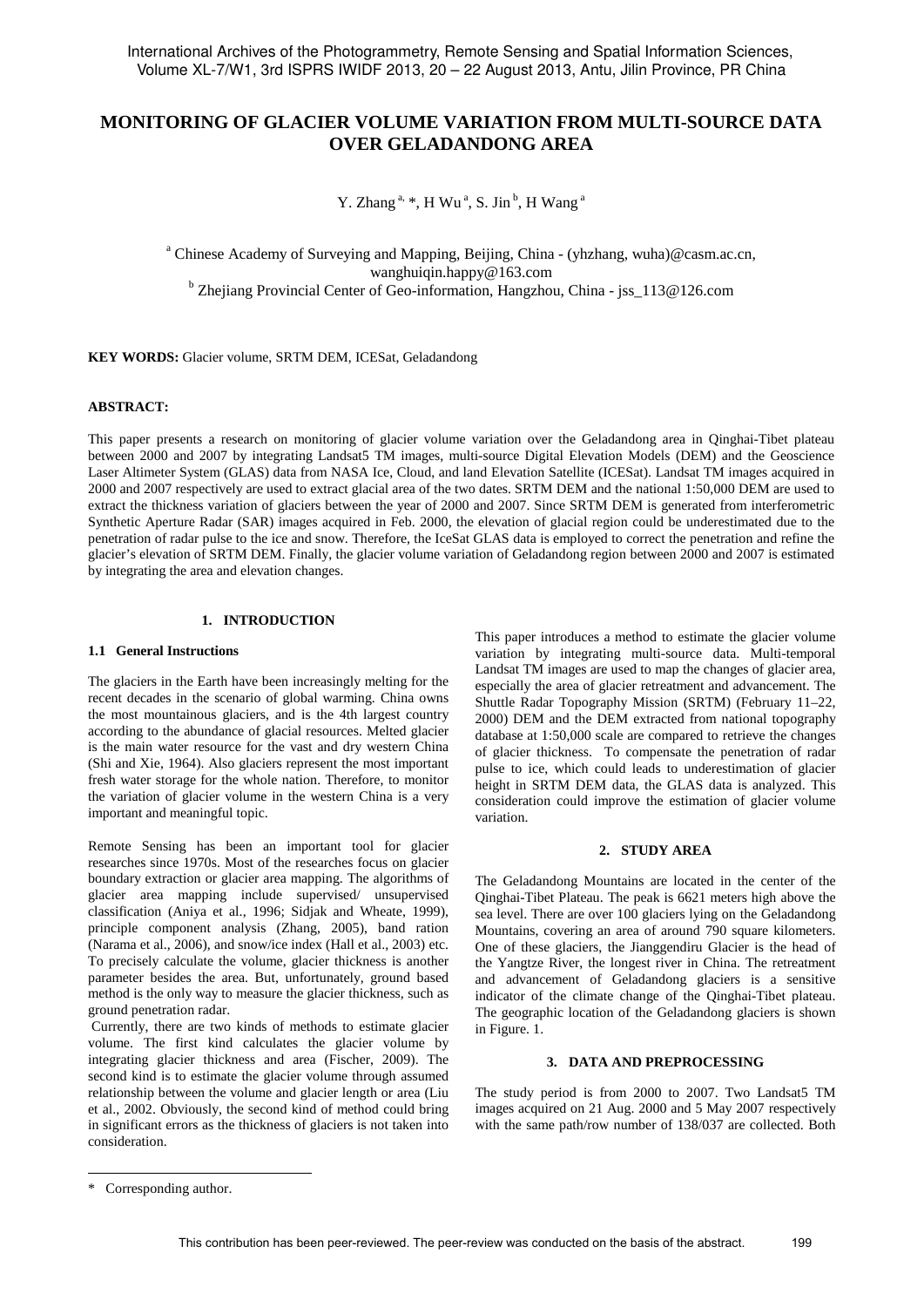

Figure.1 Location of the Geladandong Mountains. Glaciers are in white color in the right image. Please note, there are some clouds in the west of the glaciers, as masked by the red dash line ellipses.

SRTM DEM of 3 arcsecond data is downloaded. The nominal vertical accuracy is 6 m relative and 16 m absolute (Rabus et al., 2003). Consistent methodology, coverage, and accuracy of the SRTM data provide a global "snapshot" of the land surface, and therefore, it has been applied on local and regional glacier volume change studies such as (Muskett et al., 2003; Rignot et al., 2003; Surazakov and Aizen, 2006).

Another kind of elevation data is from the national 1:50,000 scale topographic database. The 1:50,000 scale DEM of the Geladandong region is generated from SPOT High-Resolution Stereo (HRS) images acquired in April 2007 using photogrammetric processing, and thereafter called DEM 2007. DEM 2007 has the pixel size of 25m by 25m. Its vertical accuracy is better than 11 m when the terrain slope is less than 25 degrees and better than 19 m when the slope is over 25 degrees. The two TM images are ortho-rectified to the Universal Transverse Mercator (UTM) projection and WGS 84 datum with the output pixel size of 30 m. DEM 2007 is degraded to match the pixel size of TM images. At the same time, the SRTM DEM is also transformed into the UTM projection from its original geographic latitude-longitude projection and oversampled to the pixel size of 30m. The two DEMs and TM images are then coregistered to subpixel accuracy.

The GLAS14 (level 2 global land surface altimetry) data is used. Three tracks of GLAS14 product with the track number of 0043, 0421 and 0365 acquired in Feb. 2003 located within coverage of TM image are chosen. The data were transformed from TOPEX ellipsoid to the WGS84 reference system for comparison with the SRTM data. The GLAS 14 product has the vertical accuracy of decimeter level (Zwally et al., 2011), therefore stands for an excellent elevation reference for the other two DEMs. The GLAS data and TM image in 2007 is shown in Figure 2.

### **4. GLACIER AREA EXTRACTION AND CHANGE DETECTION**

Glacier area is extracted based on the Normalized Difference Snow Index (NDSI) proposed by (Hall et al., 1995). Snow and ice cover have very high spectral reflectance values in the visible bands, but low reflectance values in the mid-infrared band.



Figure. 2 False-color representation of the Lansat 5 TM image in 2007 with band 5-4-3 as R-G-B channels. Glaciers are shown

in light blue. Ground tracks of the ICESAT GLAS data are overlaid. Laser spots on non-glacial areas are shown in red

colour, and on glacier in yellow.

For TM data, NDSI is calculated using the reflectance of band 2 and band 5:

$$
NDSI_{TM} = (CH(2) - CH(5))/(CH(2) + CH(5))
$$
 (1)

Glacier area is then extracted by setting a proper threshold to NDSI. Once the glacier area in 2000 and 2007 are extracted respectively, the glacier area changes, which are caused by glacier retreatment and advancement, could be deduced by spatially differencing the two glacier maps. Figure 3 shows the glacier area in the year of 2000 the changes between 2000 and 2007.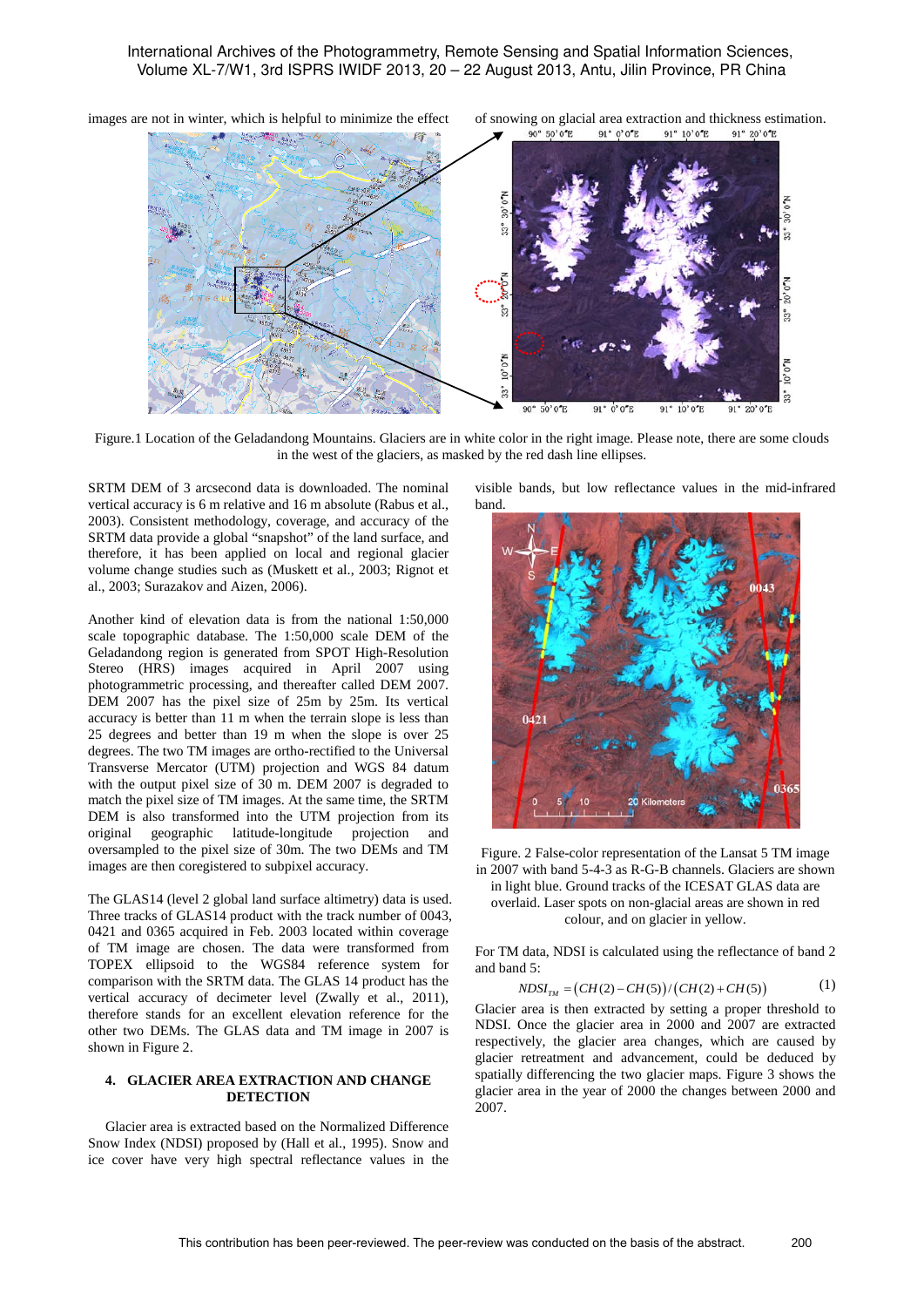# **5. ESTIMATION OF GLACIER THICKNESS VARIATION**

The basic idea is to subtract SRTM DEM from DEM 2007 so as to deduce the variation of glacier thickness between the year of 2000 and 2007. Two issues have to be considered in to achieve reasonable estimate on glacier thickness variation. The first is inconsistence between the two DEMs, that is, the elevation extracted from the two DEMs may not be identical for nonglacier area. The second is that the altitude of glacial areas is underestimated in SRTM DEM because of penetration of microwave to snow/ice. From the researches on Greenland and Alaska glaciers, Rigot et al. have reported that the penetration depth of C-band radar is 2-4 m on exposed ice and up to 10 m on cold, dry firn (Rigot et al., 2001).



Figure. 3 Extracted Glacier area boundary in Geladandong region in the year 2000. Blue patches represent advanced glaciers, while purple denotes glacier retreatment between 2000 and 2007.

#### **5.1 Radar penetration estimation**

In this research, the penetration depth of SRTM SAR into the ice/snow in Geladandong is estimated by means of ICESAT GLAS data. The GLAS operates at the wavelength 1064 nm for surface altimetry, thus has no penetration on ice and snow. The diameter of GLAS laser footprint is 70 m, comparable with the pixel size of SRTM DEM. Three tracks of GLAS data has 904 laser points located in the coverage of SRTM DEM. For each laser point of GLAS, the corresponding elevation in SRTM DEM is extracted. Out of the 904 points, 682 points are located in non-glacial area, and 222 points in glacial area. We assume that the elevation difference of non-glacial points represent the systematic error of SRTM DEM. And the elevation difference of glacier points is the combination of the systematic error of SRTM DEM and the penetration of SAR to ice and snow. Therefore, the penetration of microwave to ice and snow can be estimated by subtracting the elevation difference of non-glacial points from that of glacier points. Furthermore, since the vertical accuracy of SRTM DEM degrades with increasing

slope, the elevation difference and thus the microwave penetration is analyzed by taking into consideration the slope.

For each of the 904 GLAS point, the slope is calculated from SRTM DEM. These points are then classified into 6 groups according to the slope, 0-5 degree, 5-10 degree, 10-15 degree, 15-20 degree, 20-25 degree, and above 25 degrees. Within each group, the mean of elevation difference between GLAS measurement and SRTM DEM over non-glacial points and glacier points are calculated separately. The mean of glacial points minus the mean of non-glacial points is then regarded as the estimate of radar penetration. The result is shown in Table 1. Except the group with slope from 0 to 5 degrees, the estimate of radar penetration increases with the slope. Currently, we have no other source to test whether this finding is true or not. Maybe this is only due to the worse vertical accuracy of SRTM DEM with increasing slope.

| Slope<br>(degree) | Mean of<br>elevation<br>difference<br>over glacier<br>points(m) | Mean of<br>elevation<br>difference<br>over non-<br>glacial oints $(m)$ | Radar<br>Penetration<br>(m) |
|-------------------|-----------------------------------------------------------------|------------------------------------------------------------------------|-----------------------------|
| $0-5$             | 1.45                                                            | $-1.43$                                                                | 2.88                        |
| $5-10$            | $-0.75$                                                         | $-2.14$                                                                | 1.39                        |
| $10-15$           | $-1.36$                                                         | $-2.80$                                                                | 1.44                        |
| $15 - 20$         | $-3.65$                                                         | $-5.97$                                                                | 2.32                        |
| $20 - 25$         | 6.43                                                            | 3.08                                                                   | 3.35                        |
| Above 25          | 8.65                                                            | 4.83                                                                   | 3.82                        |

Table 1. Mean of GLAS minus SRTM elevation difference over glacier and non-glacier laser points. Radar penetration into snow and ice is then deduced by subtracting of the mean over non-glacial points from that over glacier points.

#### **5.2 Estimation of glacial thickness variation**

We first analyze the elevation difference derived by DEM 2007 minus SRTM DEM over non-glacial areas. The result is listed in Table 2.

| Slope<br>(degree) | Mean<br>(m) | St. dev<br>(m) | Max<br>(m) | Min<br>(m) | Count |
|-------------------|-------------|----------------|------------|------------|-------|
| $0-5$             | $-2.20$     | 3.51           | 28.51      | $-41.64$   | 81181 |
| $5-10$            | $-1.27$     | 5.79           | 41.76      | $-49.08$   | 24784 |
| $10 - 15$         | $-0.89$     | 8.06           | 65.38      | $-41.33$   | 16886 |
| $15-20$           | $-0.83$     | 9.91           | 64.42      | $-46.94$   | 12286 |
| $20 - 25$         | $-0.79$     | 12.15          | 56.45      | $-53.44$   | 7126  |
| Above 25          | $-0.54$     | 14.82          | 55.02      | -56.74     | 6988  |

### Table 2. Statistics of DEM 2007 minus SRTM DEM difference over non-glacial areas

The standard deviation of the elevation differences reveals that vertical accuracy of both of the DEMs degrades over rugged terrain. Relative small standard deviation (< 6m) over areas with slope less than 10 degrees suggests that there exists systematic elevation difference between the two DEMs and the mean could be regarded as an estimate of the difference. The large standard deviation over areas with slope larger than 20 degrees demonstrates that the elevation difference between the two DEMs does not show clear systematic tendency. And the mean of elevation difference over rugged terrain is smaller than that in flat area indicates that the vertical accuracy of the two DEMs in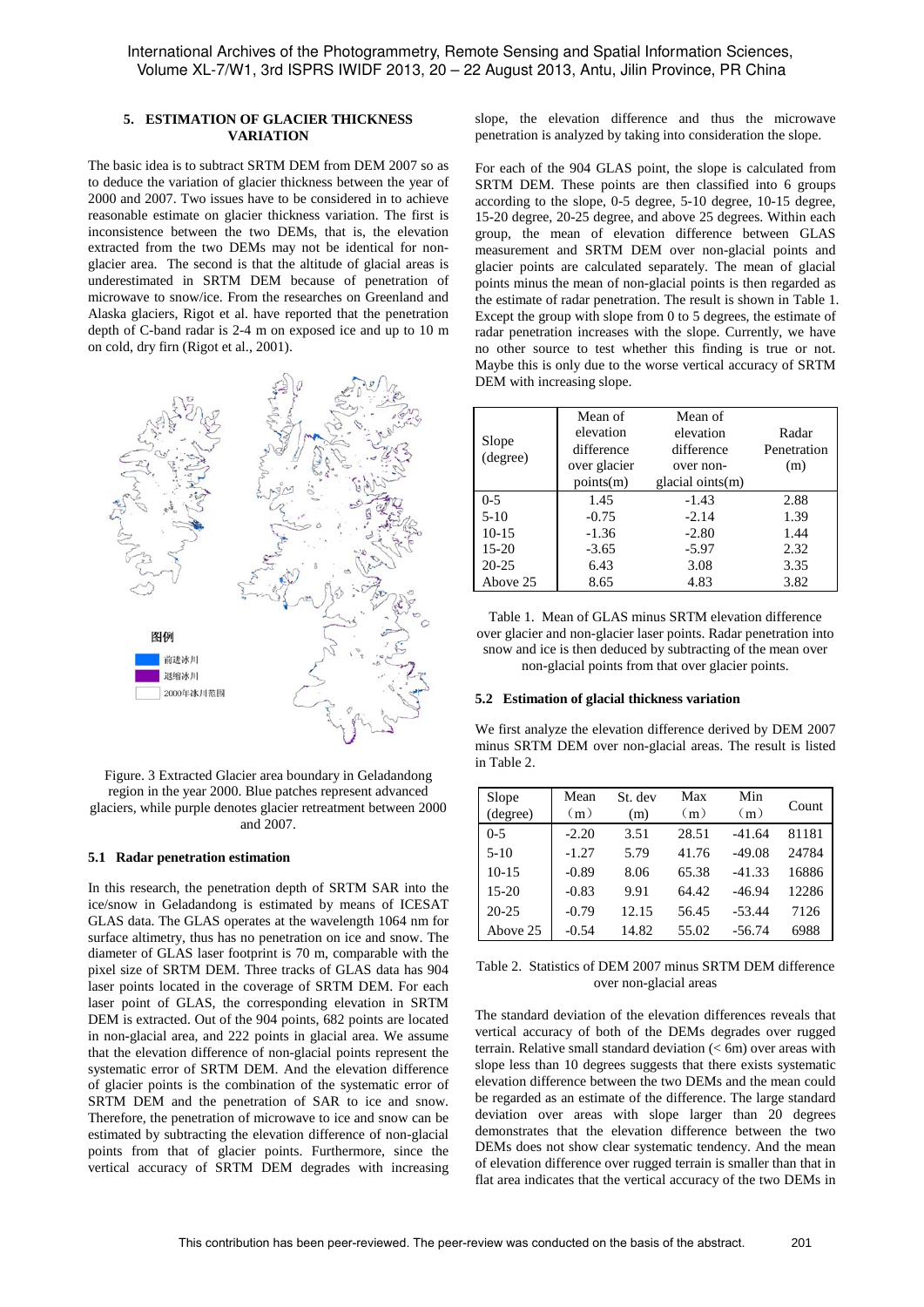rugged terrain is similar. Therefore, for completeness, the mean of elevation difference over non-glacial area is added to SRTM DEM to compensate for the systematic bias between the two DEMs.

Finally, Glacier thickness variation is calculated as the following:

$$
\Delta h = D_{g-2007} - D_{g-SRTM} - M - P \tag{2}
$$

Where ∆*h* is glacier thickness variation between the years 2000 and 2007.  $D_{g-2007}$ ,  $D_{g-SRTM}$  denotes glacier elevation extracted from DEM 2007 and SRTM DEM respectively. *M* is the mean of elevation difference over non-glacial area listed in Table 2. *P* is estimated radar penetration appeared in Table 1.

### **5.3 Estimation of glacial volume change**

The overall glacial volume change is decomposed into three components: positive volume change caused by glacier advancement, negative volume change caused by glacier retreatment, and volume change over stable glacier areas.

$$
\Delta V = \sum S_p \cdot \Delta h + \sum S_p \cdot \Delta h + \sum S_p \cdot \Delta h_u \tag{3}
$$

Where  $S_p$  denotes the area of a pixel, here is 900 m<sup>2</sup>,  $\Delta h$ <sub>1</sub>, ∆*h* and <sub>△*h*</sub> represents the thickness variation of a pixel in retreated, advanced and stable glaciers respectively. The result is listed in Table 3.

|                                     | Advanced<br>Glaciers | Retreated<br>glaciers | Stable<br>galciers |
|-------------------------------------|----------------------|-----------------------|--------------------|
| Average thickness<br>variation(m)   | 18.76                | $-11.10$              | 4.48               |
| Area $(km^2)$                       | 6.92                 | 9.11                  | 775.67             |
| Volume change<br>(km <sup>3</sup> ) | 0.1298               | $-0.1011$             | 3.4724             |
| Overall volume<br>change $(km^3)$   |                      | 3.5011                |                    |

Table 3. Glacier volume change between the year 2000 and 2007

The result suggests that the net glacial area in the Geladandong mountains decreases in the period of 2000-2007, as retreated glacial area  $(9.11 \text{ Km}^2)$  is larger than advanced glacial area  $(6.92 \text{ with } Km^2)$ . But the overall glacier volume change is positive, as generally the glaciers thicken by 4.48 m from 2000 to 2007. Finally, our research reveals that the glacier volume in the Geladandong Mountains increases by  $3.5011$  Km<sup>3</sup> from the year 2000 to 2007.

#### **6. CONCLUSION**

In this paper we present a methodology to estimate glacier volume change using SRTM DEM, topographic DEM, ICESAT GLAS measurements and Landsat TM images. Landsat TM images are used to extract glacier area changes. Glacier thickness variation variation is estimated by comparing SRTM DEM and topographic DEM. Radar penetration into snow and ice inherent in SRTM elevation is estimated by menas of GLAS data. Furthermore, the systematic difference between SRTM DEM and topographic DEM is considered. As the vertical accuracy of DEM degrades in rugged terrain, glacier thickness variation is analyzed according to different slope range. Finally, glacial volume change is calculated by taking into consideration of volume change related to glacier advancement and

retreatment. These detailed considerations could make the estimate more accurate. Unfortunately, there is no any reference about glacier volume changes in the Geladandong Mountains, hence quantitative evaluation of the result is impossible at this moment.

We believe under wide scenario of global climate change, the changes of Geladandong glaciers present both the long term tendency, but also annual variation. To understand the longterm tendency is of more importance to environment protection and resource management. Therefore, in the future, we plan to expand the research to much longer time span, for example from 1970s to 2010.

# **ACKNOWLEDGMENTS**

This research was supported by the Open Research Fund of Key Laboratory of Digital Earth Science, Center for Earth Observation and Digital Earth, Chinese Academy of Sciences (No.2012LDE001). ICESat data is NASA copyright and distributed by NSIDC. We also thank USGS for supporting SRTM DEM and Landsat TM images and CASM for providing DEM 2007.

### **References**:

Aniya, M., Sato, H., Naruse, R., et al, 1996. The Use of Satellite and Airborne Imagery to Inventory Outlet Glaciers of the Southern PatagonianI cefield, South America. *Photogrammetric Engineering & Remote Sensing,* 62(12), pp. 41361-1369.

Fischer, A.. 2009. Calculation of glacier volume from sparse ice-thickness data applied to Schaufelferner, Austria. *Journal of Glaciology*, 55(191), pp. 453-460.

Liu S., Sun W., Shen Y., et al., 2002. Glacier Variation since the maximum of the Little Ice Age in the Western Qilian Mountains, Northwest China. *Journal of Glaciology and Geocryology*, 24 (3), pp. 227- 233.

Rabus, B., Eineder, M., Roth, A., and et al, 2003. The Shuttle Radar Topography Mission—A new class of digital elevation models acquired by spaceborne radar. *ISPRS J. Photogramm. Remote Sens*, 57(4), pp. 241-262.

Rignot, E., Echelmeyer, K., Krabill, W., 2001. Penetration depth of interferometric synthetic - aperture radar signals in snow and ice. *Geophysical Research Letters*, 28(18), pp. 3501- 3504.

Rignot, E., Rivera, A., and Casassa, G., 2003. Contribution of the Patagonia icefields of South America to sea level rise. *Science*, 302(5644), pp. 434-437.

Narama, C., Shimamura, Y., Nakayama, D., et al, 2006. Recent Changesof Glacier Coverage in the Western Terskey-Alatoo Range,Kyrgyz Republic,Using Corona and Landsat. *Annals of Glaciology*, 43, pp. 223-229.

Hall, K., Bayr, J., Schner, W., et al, 2003. Consideration of the errors inherent in mapping historical glacier positions in Austria from the ground and space (1893-2001). *Remote Sensing of Environment*, 86(4), pp. 566-577.

Hall, K., Riggs, A., Salomonson, V., 1995. Development of methods for mapping global snow cover using moderate resolution imaging spectroradiometer data. *Remote Sensing of Environment*, 54, pp. 27-140.